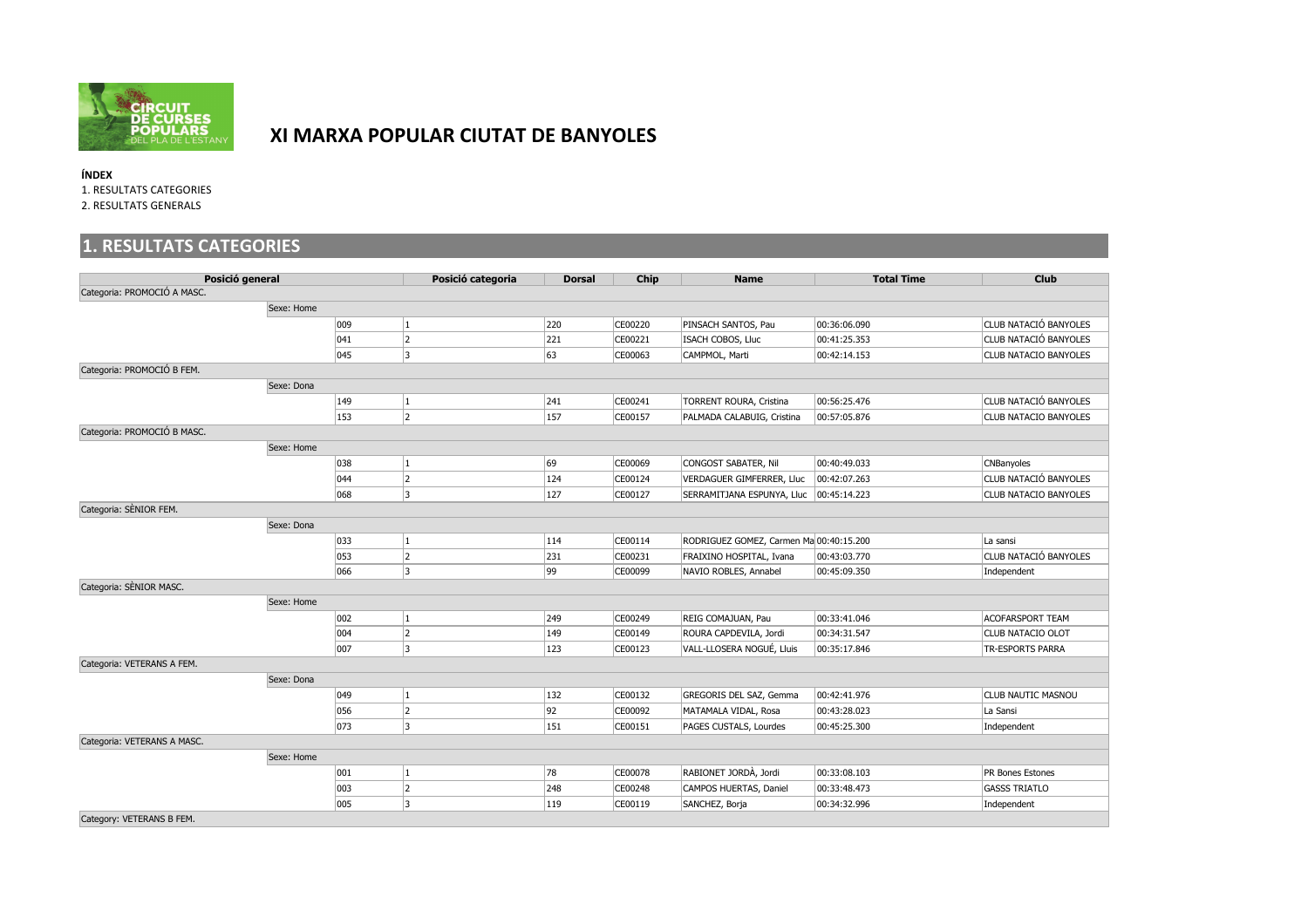|                             | Sexe: Dona |  |     |         |                                          |              |                              |  |  |  |  |
|-----------------------------|------------|--|-----|---------|------------------------------------------|--------------|------------------------------|--|--|--|--|
|                             | 110        |  |     | CE00007 | ORTIZ BARNÉS, Lola                       | 00:49:34.536 | <b>CNB</b>                   |  |  |  |  |
|                             | 127        |  | 109 | CE00109 | RAMÍREZ JUANOLA, Dolors                  | 00:51:38.126 | CAF                          |  |  |  |  |
|                             | 138        |  | 143 | CE00143 | VILASECA MORERA, Fabiola                 | 00:53:43.550 | Independent                  |  |  |  |  |
| Categoria: VETERANS B MASC. |            |  |     |         |                                          |              |                              |  |  |  |  |
|                             | Sexe: Home |  |     |         |                                          |              |                              |  |  |  |  |
|                             | 011        |  | 152 | CE00152 | REPULLO ROLDAN, Joan Carles 00:36:12.986 |              | <b>CLUB NATACIO BANYOLES</b> |  |  |  |  |
|                             | 012        |  | 53  | CE00053 | BALDELLOU RODRIGUEZ, Xavier 00:36:15.556 |              | CA Girona                    |  |  |  |  |
|                             | 014        |  | 142 | CE00142 | JACQUET YESTE, Wifred                    | 00:36:35.346 | Independent                  |  |  |  |  |
| Categoria: VETERANS C FEM.  |            |  |     |         |                                          |              |                              |  |  |  |  |
|                             | Sexe: Dona |  |     |         |                                          |              |                              |  |  |  |  |
|                             | 112        |  | 14  | CE00004 | DACHS PEITIVI, Rosa                      | 00:50:11.706 | Club Natacio Banyoles        |  |  |  |  |
|                             | 135        |  | 12  | CE00012 | ROS DEPORTOS, Montserrat                 | 00:53:17.870 | At. Girona                   |  |  |  |  |
|                             | 156        |  | 55  | CE00055 | <b>BARBA SOLER, Lourdes</b>              | 00:57:44.720 | Club natacio banyoles        |  |  |  |  |
| Categoria: VETERANS C MASC. |            |  |     |         |                                          |              |                              |  |  |  |  |
|                             | Sexe: Home |  |     |         |                                          |              |                              |  |  |  |  |
|                             | 006        |  | 115 | CE00115 | ROURA CODONY, Josep Maria                | 00:34:37.256 | CLUB NATACIO OLOT            |  |  |  |  |
|                             | 046        |  | 102 | CE00102 | PLANAS, Jordi                            | 00:42:17.923 | Club natacio banyoles        |  |  |  |  |
|                             | 055        |  | 14  | CE00014 | PILI, Giorgio                            | 00:43:25.996 | <b>ESPORTS PARRA</b>         |  |  |  |  |
|                             |            |  |     |         |                                          |              |                              |  |  |  |  |

## **2. RESULTATS GENERALS**

| Posició | <b>Dorsal</b> | Xip     | Cognom, Nom                 | <b>Temps</b> | <b>Sexe</b> | Categoria               | Club                  |
|---------|---------------|---------|-----------------------------|--------------|-------------|-------------------------|-----------------------|
| 001     | 78            | CE00078 | RABIONET JORDÀ, Jordi       | 00:33:08.103 | Home        | <b>VETERANS A MASC.</b> | PR Bones Estones      |
| 002     | 249           | CE00249 | REIG COMAJUAN, Pau          | 00:33:41.046 | Home        | SÈNIOR MASC.            | ACOFARSPORT TEAM      |
| 003     | 248           | CE00248 | CAMPOS HUERTAS, Daniel      | 00:33:48.473 | Home        | VETERANS A MASC.        | <b>GASSS TRIATLO</b>  |
| 004     | 149           | CE00149 | ROURA CAPDEVILA, Jordi      | 00:34:31.547 | Home        | SÈNIOR MASC.            | CLUB NATACIO OLOT     |
| 005     | 119           | CE00119 | SANCHEZ, Borja              | 00:34:32.996 | Home        | <b>VETERANS A MASC.</b> | Independent           |
| 006     | 115           | CE00115 | ROURA CODONY, Josep Maria   | 00:34:37.256 | Home        | <b>VETERANS C MASC.</b> | CLUB NATACIO OLOT     |
| 007     | 123           | CE00123 | VALL-LLOSERA NOGUÉ, Lluis   | 00:35:17.846 | Home        | SÈNIOR MASC.            | TR-ESPORTS PARRA      |
| 008     | 242           | CE00242 | BARBER LLAGOSTERA, Lluis    | 00:35:25.290 | Home        | <b>VETERANS A MASC.</b> | <b>OLLLU RACERS</b>   |
| 009     | 220           | CE00220 | PINSACH SANTOS, Pau         | 00:36:06.090 | Home        | PROMOCIÓ A MASC.        | CLUB NATACIÓ BANYOLES |
| 010     | 244           | CE00244 | ILLA JOSE, Arnau            | 00:36:10.293 | Home        | SÈNIOR MASC.            | Independent           |
| 011     | 152           | CE00152 | REPULLO ROLDAN, Joan Carles | 00:36:12.986 | Home        | <b>VETERANS B MASC.</b> | CLUB NATACIO BANYOLES |
| 012     | 53            | CE00053 | BALDELLOU RODRIGUEZ, Xavier | 00:36:15.556 | Home        | <b>VETERANS B MASC.</b> | CA Girona             |
| 013     | 154           | CE00154 | PARDO GONZALEZ, Gil         | 00:36:22.160 | Home        | <b>VETERANS A MASC.</b> | <b>ACOFAR SPORT</b>   |
| 014     | 142           | CE00142 | JACQUET YESTE, Wifred       | 00:36:35.346 | Home        | <b>VETERANS B MASC.</b> | Independent           |
| 015     | 1             | CE00001 | BUSQUETS MASSA, David       | 00:36:55.416 | Home        | SÈNIOR MASC.            | Independent           |
| 016     | 171           | CE00171 | SEGUI SARDA, Roger          | 00:37:09.230 | Home        | <b>VETERANS A MASC.</b> | <b>ESPORTS PARRA</b>  |
| 017     | 134           | CE00134 | TRIOLA PUIGDEVALL, Abel     | 00:37:17.190 | Home        | SÈNIOR MASC.            | CLUB NATACIO BANYOLES |
| 018     | 104           | CE00104 | PLANELLA PRAT, Joan         | 00:37:34.773 | Home        | <b>VETERANS A MASC.</b> | CLUB NATACIO OLOT     |
| 019     | 33            | CE00033 | PRAT VICENC, Francesc       | 00:37:37.690 | Home        | <b>VETERANS A MASC.</b> | Independent           |
| 020     | 130           | CE00130 | CASTANY MARUNY, David       | 00:37:40.216 | Home        | SÈNIOR MASC.            | Independent           |
| 021     | 218           | CE00218 | VALERI MANZANO, Jordi       | 00:37:46.696 | Home        | <b>VETERANS A MASC.</b> | Independent           |
| 022     | 62            | CE00062 | CÁLIZ CARGOL, Marc          | 00:38:06.250 | Home        | SÈNIOR MASC.            | Independent           |
| 023     | 56            | CE00056 | BATLLE ROMERO, Joan         | 00:38:45.110 | Home        | <b>VETERANS B MASC.</b> | Independent           |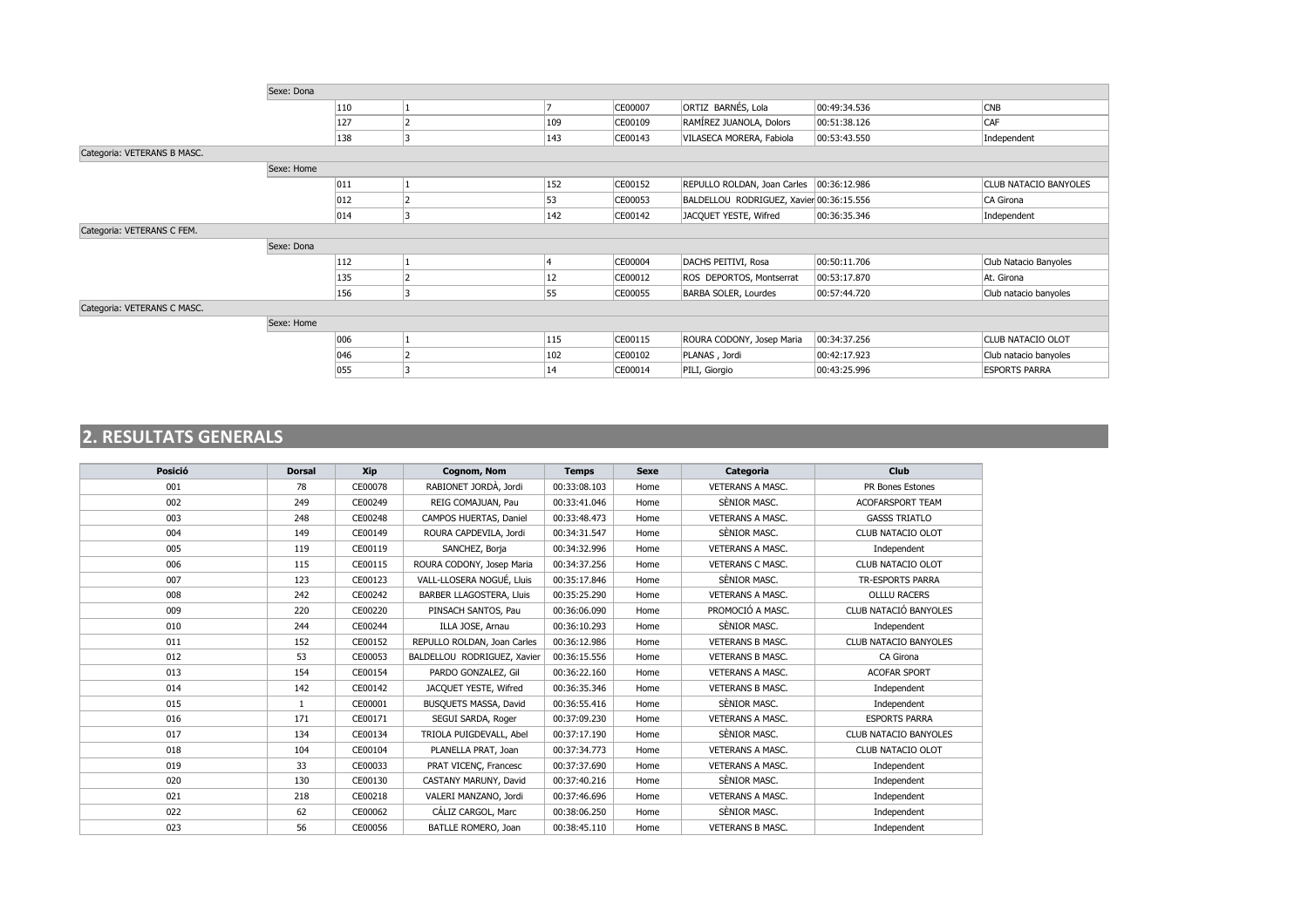| 024 | 108            | CE00108            | QUINTANA CASANOVAS, Joan                          | 00:38:54.390                 | Home         | SÈNIOR MASC.            | Independent                          |
|-----|----------------|--------------------|---------------------------------------------------|------------------------------|--------------|-------------------------|--------------------------------------|
| 025 | 155            | CE00155            | CORNELLA SALA, Oscar                              | 00:39:16.573                 | Home         | VETERANS A MASC.        | <b>CLUB CICLISTA BANYOLES</b>        |
| 026 | 141            | CE00141            | MONELLS BARTRINA, Lluis                           | 00:39:23.856                 | Home         | VETERANS B MASC.        | Independent                          |
| 027 | 225            | CE00225            | ARADAS XARGAY, Edu                                | 00:39:29.393                 | Home         | SÈNIOR MASC.            | Independent                          |
| 028 | 247            | CE00247            | GRABULOSA AGUILERA, Carles                        | 00:39:33.793                 | Home         | SÈNIOR MASC.            | CLUB NATACIÓ BANYOLES                |
| 029 | 91             | CE00091            | MASSÓ BARCELÓ, Joan                               | 00:39:41.673                 | Home         | <b>VETERANS B MASC.</b> | Independent                          |
| 030 | 165            | CE00165            | SANCHEZ ALMAZAN, Joaquin                          | 00:40:02.730                 | Home         | <b>VETERANS B MASC.</b> | AT CERDANYOLA                        |
| 031 | 93             | CE00093            | MIRO PUIGVENTOS, Sergi                            | 00:40:11.693                 | Home         | <b>VETERANS A MASC.</b> | Atletisme Girona                     |
| 032 | 107            | CE00107            | QUER LOZANO, Guillem                              | 00:40:11.790                 | Home         | SÈNIOR MASC.            | <b>CN BANYOLES</b>                   |
| 033 | 114            | CE00114            | RODRIGUEZ GOMEZ, Carmen Maria                     | 00:40:15.200                 | Dona         | SÈNIOR FEM.             | La sansi                             |
| 034 | 77             | CE00077            | FUERTES AVELLANEDA, Jesus                         | 00:40:31.443                 | Home         | VETERANS A MASC.        | <b>HELLAS</b>                        |
| 035 | 228            | CE00228            | PLANAS MAYOLAS, Rafel                             | 00:40:32.423                 | Home         | VETERANS A MASC.        | CLUB NATACIÓ BANYOLES                |
| 036 | 70             | CE00070            | CORREDERA MATA, Carles                            | 00:40:33.946                 | Home         | <b>VETERANS B MASC.</b> | Club Atletisme Olot Terra de Volcans |
| 037 | 250            | CE00250            | BACKES, Simon                                     | 00:40:39.600                 | Home         | VETERANS A MASC.        | CLUB NATACIÓ BANYOLES                |
| 038 | 69             | CE00069            | CONGOST SABATER, Nil                              | 00:40:49.033                 | Home         | PROMOCIÓ B MASC.        | CNBanyoles                           |
| 039 | 138            | CE00138            | GALLART FIGUERAS, Quim                            | 00:40:55.196                 | Home         | VETERANS B MASC.        | CLUB NATACIO OLOT                    |
| 040 | 170            | CE00170            | VILAMANYA LOPEZ, Marc                             | 00:41:21.070                 | Home         | SÈNIOR MASC.            | CLUB NATACIO OLOT                    |
| 041 | 221            | CE00221            | ISACH COBOS, Lluc                                 | 00:41:25.353                 | Home         | PROMOCIÓ A MASC.        | CLUB NATACIÓ BANYOLES                |
| 042 | 148            | CE00148            | MAIA MASO, Isaac                                  | 00:41:46.100                 | Home         | VETERANS A MASC.        | <b>TOP TEAM</b>                      |
| 043 | 122            | CE00122            | SILVA GALAN, Xavi                                 | 00:41:51.110                 | Home         | VETERANS A MASC.        | <b>SIGAFIT</b>                       |
| 044 | 124            | CE00124            | VERDAGUER GIMFERRER, Lluc                         | 00:42:07.263                 | Home         | PROMOCIÓ B MASC.        | CLUB NATACIÓ BANYOLES                |
| 045 | 63             | CE00063            | CAMPMOL, Marti                                    | 00:42:14.153                 | Home         | PROMOCIÓ A MASC.        | <b>CLUB NATACIO BANYOLES</b>         |
| 046 | 102            | CE00102            | PLANAS, Jordi                                     | 00:42:17.923                 | Home         | VETERANS C MASC.        | Club natacio banyoles                |
| 047 | 168            | CE00168            | LOPEZ FONTALBA, Miquel                            | 00:42:37.233                 | Home         | VETERANS A MASC.        | CLUB NATACIO BANYOLES                |
| 048 | 131            | CE00131            | BASAGAÑA BLADE, Luis                              | 00:42:38.900                 | Home         | VETERANS B MASC.        | CLUB NAUTIC MASNOU                   |
| 049 | 132            | CE00132            | GREGORIS DEL SAZ, Gemma                           | 00:42:41.976                 | Dona         | VETERANS A FEM.         | CLUB NAUTIC MASNOU                   |
| 050 | $\overline{2}$ | CE00002            | CARRASCO SANCHEZ, Emili                           | 00:42:49.696                 | Home         | <b>VETERANS A MASC.</b> | RUN RUN VALL DEL TERRI               |
| 051 | 98             | CE00098            | MUÑOZ BARRERA, Carles                             | 00:42:57.436                 | Home         | VETERANS B MASC.        | Independent                          |
| 052 | 160            | CE00160            | ALVAREZ FONT, Ferran                              | 00:43:03.483                 | Home         | PROMOCIÓ A MASC.        | CLUB NATACIO BANYOLES                |
| 053 | 231            | CE00231            | FRAIXINO HOSPITAL, Ivana                          | 00:43:03.770                 | Dona         | SÈNIOR FEM.             | CLUB NATACIÓ BANYOLES                |
| 054 | 136            | CE00136            | COLL ROMANS, Josep                                | 00:43:20.296                 | Home         | VETERANS A MASC.        | Independent                          |
| 055 | 14             | CE00014            | PILI, Giorgio                                     | 00:43:25.996                 | Home         | VETERANS C MASC.        | <b>ESPORTS PARRA</b>                 |
| 056 | 92             | CE00092            | MATAMALA VIDAL, Rosa                              | 00:43:28.023                 | Dona         | VETERANS A FEM.         | La Sansi                             |
| 057 |                |                    | CULLELL RODEJA, Genis                             |                              |              | PROMOCIÓ A MASC.        | ATLETIC CLUB BANYOLES                |
| 058 | 216<br>117     | CE00216<br>CE00117 | RUANO CERVERA, Germán                             | 00:43:36.723<br>00:43:43.876 | Home<br>Home | <b>VETERANS B MASC.</b> | Cal Mariner                          |
| 059 | 179            | CE00179            | SALA POCH, Angel                                  | 00:43:45.253                 | Home         | VETERANS A MASC.        | Independent                          |
| 060 | 245            | CE00245            | PENALVA ALARCON, Isaac                            | 00:43:52.160                 | Home         | <b>VETERANS B MASC.</b> | Independent                          |
|     | 5              |                    |                                                   |                              |              |                         |                                      |
| 061 | 126            | CE00005            | FONTBERNAT MACH, Joan<br>VERGÉS CAPELLERA, Albert | 00:44:05.893                 | Home         | VETERANS A MASC.        | Club Natació Banyoles                |
| 062 |                | CE00126            |                                                   | 00:44:06.646                 | Home         | VETERANS A MASC.        | Independent                          |
| 063 | 252            | CE00252            | ALQUEZAR PRAT, Albert                             | 00:44:30.156                 | Home         | SÈNIOR MASC.            | CLUB NATACIO OLOT                    |
| 064 | 82             | CE00082            | LLADÓ DORCA, Moi                                  | 00:44:30.820                 | Home         | <b>VETERANS A MASC.</b> | Independent                          |
| 065 | 100            | CE00100            | PADROSA BARCONS, Marià                            | 00:44:47.723                 | Home         | VETERANS C MASC.        | CLUB NATACIÓ OLOT                    |
| 066 | 99             | CE00099            | NAVIO ROBLES, Annabel                             | 00:45:09.350                 | Dona         | SENIOR FEM.             | Independent                          |
| 067 | 139            | CE00139            | COLL PLAZA, Eduard                                | 00:45:10.926                 | Home         | SÈNIOR MASC.            | INDEPENDENT                          |
| 068 | 127            | CE00127            | SERRAMITJANA ESPUNYA, Lluc                        | 00:45:14.223                 | Home         | PROMOCIÓ B MASC.        | CLUB NATACIO BANYOLES                |
| 069 | 227            | CE00227            | ZAMUDIO FERNANDEZ, Jesus                          | 00:45:16.086                 | Home         | <b>VETERANS B MASC.</b> | TIRAMILLES                           |
| 070 | 71             | CE00071            | COSTA FALGUERAS, Mireia                           | 00:45:20.333                 | Dona         | SÈNIOR FEM.             | Independent                          |
| 071 | 65             | CE00065            | CARRERAS VIVANCOS, Jordi                          | 00:45:24.573                 | Home         | <b>VETERANS A MASC.</b> | Independent                          |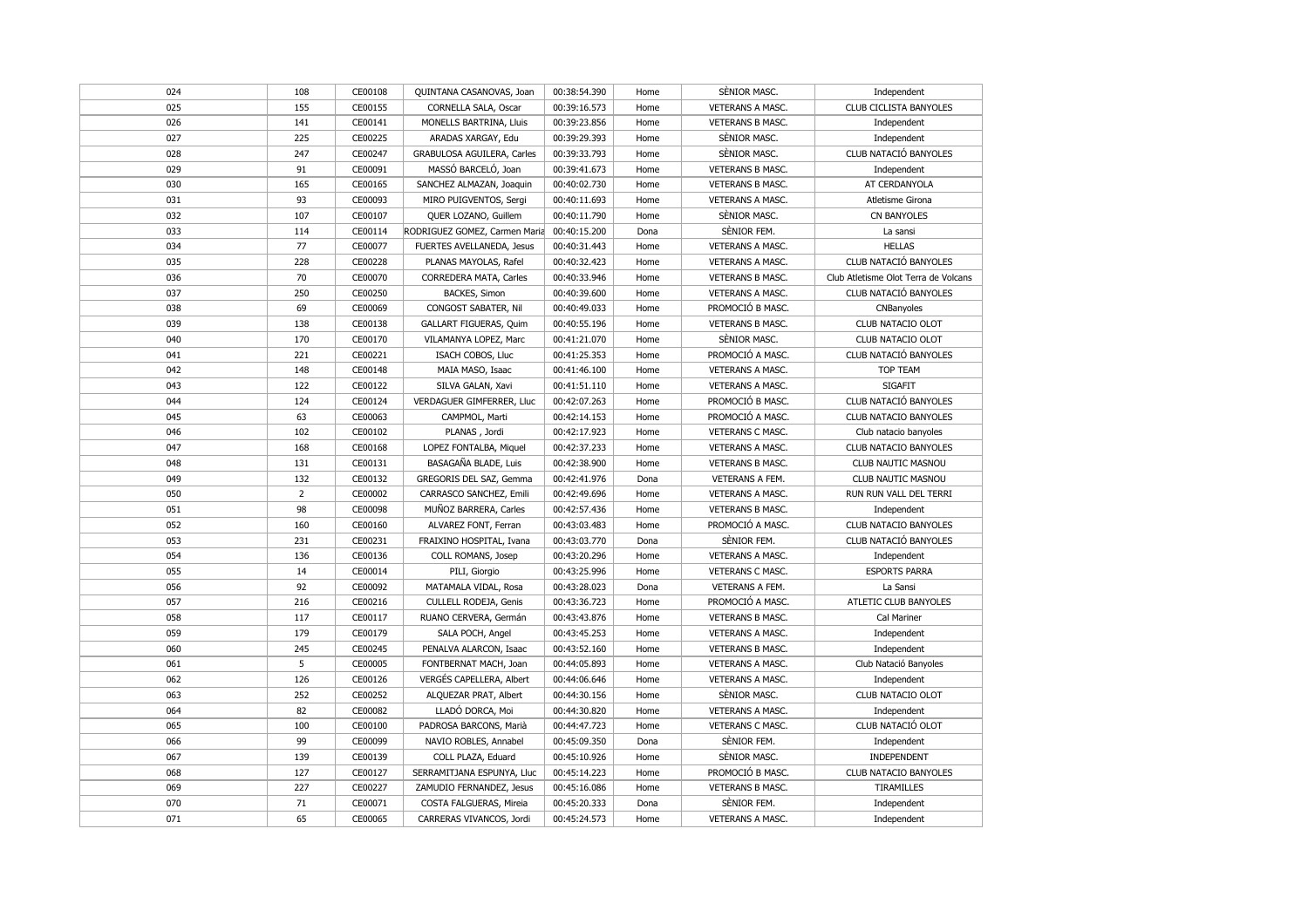| 072 | 59             | CE00059 | BORRAT COMPANY, Narcis        | 00:45:24.620 | Home | SÈNIOR MASC.            | Independent           |
|-----|----------------|---------|-------------------------------|--------------|------|-------------------------|-----------------------|
| 073 | 151            | CE00151 | PAGES CUSTALS, Lourdes        | 00:45:25.300 | Dona | VETERANS A FEM.         | Independent           |
| 074 | 34             | CE00034 | MURRAY, Sam                   | 00:45:34.300 | Home | SENIOR MASC.            | Independent           |
| 075 | 8              | CE00008 | PACHECO BARDERA, Albert       | 00:45:38.190 | Home | SÈNIOR MASC.            | Tites i lloques       |
| 076 | 9              | CE00009 | PASTOR, Marc                  | 00:45:38.776 | Home | VETERANS A MASC.        | Independent           |
| 077 | 146            | CE00146 | GIMENEZ MATITO, Guillem       | 00:45:42.730 | Home | VETERANS A MASC.        | Independent           |
| 078 | 144            | CE00144 | MARINA TARIFA, Josep          | 00:45:48.516 | Home | VETERANS A MASC.        | Independent           |
| 079 | 173            | CE00173 | VAN MECHELEN FRANCL, Amon     | 00:45:48.933 | Home | VETERANS A MASC.        | CLUB NATACIO BANYOLES |
| 080 | 150            | CE00150 | DUQUE MUÑOZ, Victor           | 00:45:53.860 | Home | VETERANS A MASC.        | CLUB OLIMPIC FARNERS  |
| 081 | 120            | CE00120 | SANCHEZ GIFRE, Jordi          | 00:45:55.620 | Home | SÈNIOR MASC.            | Independent           |
| 082 | 3              | CE00003 | ATALINA PLANADECURSACH, Eduar | 00:45:56.750 | Home | VETERANS A MASC.        | Independent           |
| 083 | 57             | CE00057 | BONET GINESTA, Eloi           | 00:45:58.236 | Home | <b>VETERANS B MASC.</b> | Independent           |
| 084 | 11             | CE00011 | ROCA OLIVER, Antoni           | 00:46:00.773 | Home | VETERANS C MASC.        | At. Girona            |
| 085 | 243            | CE00243 | ESTELLE CAMPS, Olga           | 00:46:03.620 | Dona | SÈNIOR FEM.             | <b>OLLLU RACERS</b>   |
| 086 | 116            | CE00116 | RUANO AFONSO, Ferran          | 00:46:20.450 | Home | PROMOCIÓ B MASC.        | Cal Mariner           |
| 087 | 135            | CE00135 | BADOSA TRAFACH, Miquel        | 00:46:33.880 | Home | VETERANS C MASC.        | Independent           |
| 088 | 128            | CE00128 | SERRAMITJANA NIERGA, Jaume    | 00:46:35.660 | Home | VETERANS B MASC.        | CLUB NATACIO BANYOLES |
| 089 | 246            | CE00246 | ROJI LLINAS, Itziar           | 00:46:38.390 | Dona | SÈNIOR FEM.             | CLUB NATACIÓ BANYOLES |
| 090 | 158            | CE00158 | COLOMA ANGELATS, Marc         | 00:46:46.196 | Home | SÈNIOR MASC.            | Independent           |
| 091 | 110            | CE00110 | REVERTE DE GEA, Jessica       | 00:47:00.203 | Dona | SÈNIOR FEM.             | At Cerdanyola         |
| 092 | 240            | CE00240 | FORTEA FERRES, Gina           | 00:47:12.460 | Dona | SÈNIOR FEM.             | Independent           |
| 093 | 219            | CE00219 | ESTANYOL CAMPOS, Quim         | 00:47:20.253 | Home | <b>VETERANS B MASC.</b> | <b>TIRAMILLES</b>     |
| 094 | 118            | CE00118 | SALA REIG, Pere               | 00:47:33.183 | Home | SÈNIOR MASC.            | Independent           |
| 095 | 222            | CE00222 | FRANCH BOSCH, Jordi           | 00:47:35.583 | Home | <b>VETERANS B MASC.</b> | CLUB NATACIÓ BANYOLES |
| 096 | 84             | CE00084 | MALLORQUÍ, Núria              | 00:47:38.370 | Dona | SENIOR FEM.             | Barcelona Atletisme   |
| 097 | 72             | CE00072 | CUSI GOMEZ, Lluis             | 00:47:41.916 | Home | VETERANS A MASC.        | Independent           |
| 098 | 166            | CE00166 | <b>GARCIA TARRES, Josep</b>   | 00:47:58.856 | Home | VETERANS A MASC.        | Independent           |
| 099 | 156            | CE00156 | MASSANELLAS BARNES, Josep     | 00:47:59.240 | Home | VETERANS A MASC.        | Independent           |
| 100 | 174            | CE00174 | VILA PRAT, Susanna            | 00:48:02.093 | Dona | VETERANS A FEM.         | CLUB NATACIO BANYOLES |
| 101 | 129            | CE00129 | CASADEVALL BRUNSO, Francesc   | 00:48:02.693 | Home | VETERANS C MASC.        | CLUB NATACIO BANYOLES |
| 102 | 251            | CE00251 | SARABIA TALOZA, Ruben         | 00:48:25.056 | Home | VETERANS A MASC.        | Independent           |
| 103 | 90             | CE00090 | MASSANELLAS BARNÉS, Irene     | 00:48:32.843 | Dona | VETERANS A FEM.         | Club Natació Banyoles |
| 104 | 105            | CE00105 | PUIG OLIVERAS, Genís          | 00:48:33.556 | Home | VETERANS A MASC.        | Independent           |
| 105 | 159            | CE00159 | PAZ PARDO, Frederman          | 00:48:36.590 | Home | VETERANS A MASC.        | Independent           |
| 106 | 96             | CE00096 | MORADELL COMAS, David         | 00:48:50.930 | Home | VETERANS A MASC.        | Independent           |
| 107 | 51             | CE00051 | ALBALADEJO CABRÉ, Sergi       | 00:48:54.930 | Home | <b>VETERANS B MASC.</b> | Independent           |
| 108 | 85             | CE00085 | MARTÍNEZ GUILLAMON, Kati      | 00:49:13.503 | Dona | SÈNIOR FEM.             | Independent           |
| 109 | 95             | CE00095 | MONTERO, Ariadna              | 00:49:13.566 | Dona | SÈNIOR FEM.             | Independent           |
| 110 | $\overline{7}$ | CE00007 | ORTIZ BARNÉS, Lola            | 00:49:34.536 | Dona | VETERANS B FEM.         | <b>CNB</b>            |
| 111 | 145            | CE00145 | MUMBRU ESPINOSA, Alex         | 00:49:40.686 | Home | PROMOCIÓ B MASC.        | CLUB NATACIO BANYOLES |
| 112 | $\overline{4}$ | CE00004 | DACHS PEITIVI, Rosa           | 00:50:11.706 | Dona | VETERANS C FEM.         | Club Natacio Banyoles |
| 113 | 60             | CE00060 | BRISA RAMIREZ, Gemma          | 00:50:15.986 | Dona | SÈNIOR FEM.             | Correcamins           |
| 114 | 167            | CE00167 | AGUIRRE SEGALES, Jesus        | 00:50:21.820 | Home | SENIOR MASC.            | Independent           |
| 115 | 224            | CE00224 | ESPINOSA VALERO, Alex         | 00:50:48.780 | Home | PROMOCIÓ A MASC.        | Independent           |
| 116 | 83             | CE00083 | LLONA ORTEGA, Unai            | 00:50:49.233 | Home | PROMOCIÓ A MASC.        | Club Natació Banyoles |
| 117 | 217            | CE00217 | CULLELL CANALS, Joan          | 00:50:59.573 | Home | <b>VETERANS B MASC.</b> | Independent           |
| 118 | 101            | CE00101 | PINILLA TORTOSA, Oscar        | 00:51:02.083 | Home | VETERANS A MASC.        | Independent           |
| 119 | 79             | CE00079 | JUANOLA ANGELATS, Marta       | 00:51:02.146 | Dona | SÈNIOR FEM.             | Independent           |
|     |                |         |                               |              |      |                         |                       |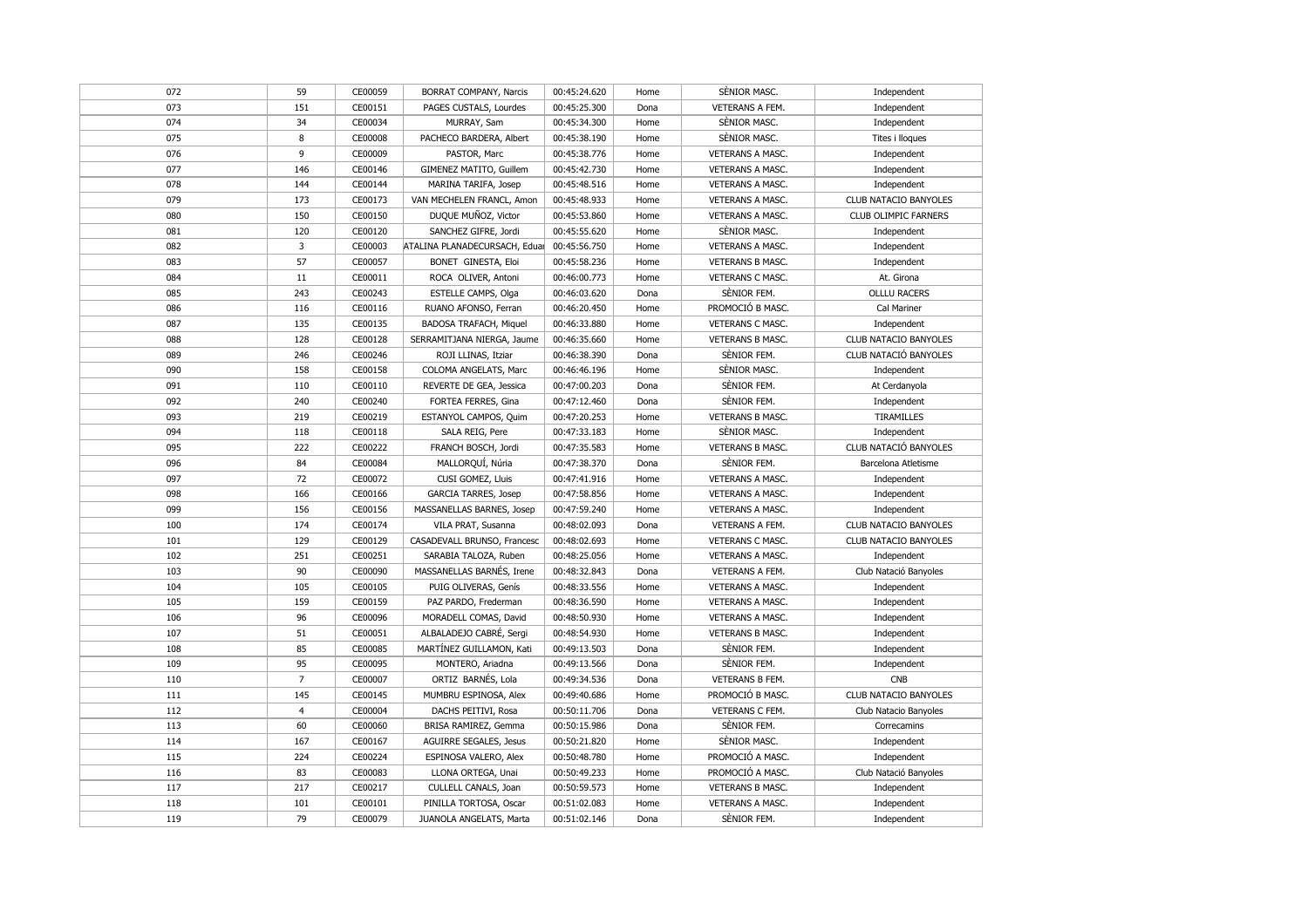| 120 | 10  | CE00010 | RIVAS DIAZ, Carlos              | 00:51:02.590 | Home | VETERANS A MASC.        | Independent           |
|-----|-----|---------|---------------------------------|--------------|------|-------------------------|-----------------------|
| 121 | 169 | CE00169 | ROURA MELCIO, Vanessa           | 00:51:10.446 | Dona | VETERANS A FEM.         | <b>GIRUNNERES</b>     |
| 122 | 235 | CE00235 | BITLLOCH NASPREDA, Jaume        | 00:51:22.900 | Home | VETERANS A MASC.        | Independent           |
| 123 | 258 | CE00258 | MARCO PADROSA, Lliber           | 00:51:23.086 | Home | VETERANS A MASC.        | Independent           |
| 124 | 178 | CE00178 | UBEDA MASCARELL, Miquel         | 00:51:30.456 | Home | VETERANS B MASC.        | TRIATLO OLOT          |
| 125 | 229 | CE00229 | DAZA ROMERO, Guillermo          | 00:51:33.526 | Home | VETERANS C MASC.        | TIRAMILLES            |
| 126 | 162 | CE00162 | RRERAS DE CABRERA, Francesc Xav | 00:51:33.590 | Home | VETERANS C MASC.        | TIRAMILLES            |
| 127 | 109 | CE00109 | RAMÍREZ JUANOLA, Dolors         | 00:51:38.126 | Dona | VETERANS B FEM.         | CAF                   |
| 128 | 161 | CE00161 | SANTALO MUÑOZ, Lidia            | 00:51:57.960 | Dona | VETERANS A FEM.         | Independent           |
| 129 | 6   | CE00006 | FRIGOLA ROCA, Josep             | 00:52:09.803 | Home | VETERANS C MASC.        | Club Atletisme Roses  |
| 130 | 106 | CE00106 | PUIGDEVALL SERRALVO, Carme      | 00:52:11.720 | Dona | VETERANS A FEM.         | Independent           |
| 131 | 112 | CE00112 | RIERA RUIZ, Anna                | 00:52:13.823 | Dona | VETERANS A FEM.         | Independent           |
| 132 | 58  | CE00058 | BORDAS ARNAU, Angel             | 00:52:19.383 | Home | VETERANS C MASC.        | Club Atletisme Girona |
| 133 | 177 | CE00177 | TORRES QUINTANA, Laia           | 00:52:19.613 | Dona | SÈNIOR FEM.             | Independent           |
| 134 | 230 | CE00230 | TORRES VELASCO, Lluis           | 00:53:14.390 | Home | VETERANS B MASC.        | Independent           |
| 135 | 12  | CE00012 | ROS DEPORTOS, Montserrat        | 00:53:17.870 | Dona | VETERANS C FEM.         | At. Girona            |
| 136 | 239 | CE00239 | VINARDELL COLOM, Susanna        | 00:53:19.220 | Dona | VETERANS A FEM.         | Independent           |
| 137 | 238 | CE00238 | TEIXIDOR BOTA, Miquel           | 00:53:19.603 | Home | VETERANS A MASC.        | Independent           |
| 138 | 143 | CE00143 | VILASECA MORERA, Fabiola        | 00:53:43.550 | Dona | VETERANS B FEM.         | Independent           |
| 139 | 172 | CE00172 | PRADAS SERRA, Monica            | 00:53:47.436 | Dona | VETERANS A FEM.         | CLUB NATACIO BANYOLES |
| 140 | 256 | CE00256 | MATEOS JIMENEZ, Miquel          | 00:54:01.630 | Home | <b>VETERANS B MASC.</b> | Independent           |
| 141 | 30  | CE00030 | ZAMORA AMOROS, Marc             | 00:55:05.883 | Home | <b>VETERANS A MASC.</b> | Independent           |
| 142 | 68  | CE00068 | CASADEVALL SALA, Non            | 00:55:06.910 | Home | VETERANS A MASC.        | Independent           |
| 143 | 125 | CE00125 | VERDAGUER GIRONÈS, Joan Josep   | 00:55:07.003 | Home | VETERANS B MASC.        | Independent           |
| 144 | 164 | CE00164 | PINEDA VIÑAS, Marta             | 00:55:18.803 | Dona | SÈNIOR FEM.             | Independent           |
| 145 | 140 | CE00140 | PALAU FONT, Marc                | 00:55:21.273 | Home | VETERANS B MASC.        | Independent           |
| 146 | 67  | CE00067 | CASADEMONT SERRAT, Sandra       | 00:55:22.000 | Dona | VETERANS A FEM.         | Independent           |
| 147 | 31  | CE00031 | CORONELLAS ARBUSA, Txell        | 00:56:20.370 | Dona | VETERANS A FEM.         | Independent           |
| 148 | 97  | CE00097 | MORAGAS MASFERRER, Marta        | 00:56:21.940 | Dona | SÈNIOR FEM.             | Independent           |
| 149 | 241 | CE00241 | TORRENT ROURA, Cristina         | 00:56:25.476 | Dona | PROMOCIÓ B FEM.         | CLUB NATACIÓ BANYOLES |
| 150 | 103 | CE00103 | PLANAS MASDEVALL, Elm           | 00:57:00.856 | Home | PROMOCIÓ A MASC.        | C N Banyoles          |
| 151 | 86  | CE00086 | MASDEVALL VIDAL, Josep          | 00:57:01.276 | Home | VETERANS B MASC.        | C N Banyoles          |
| 152 | 87  | CE00087 | MASDEVALL VIDAL, Jordi          | 00:57:01.560 | Home | VETERANS B MASC.        | C N Banyoles          |
| 153 | 157 | CE00157 | PALMADA CALABUIG, Cristina      | 00:57:05.876 | Dona | PROMOCIÓ B FEM.         | CLUB NATACIO BANYOLES |
| 154 | 66  | CE00066 | CASADEMONT, Eva                 | 00:57:31.840 | Dona | VETERANS A FEM.         | Independent           |
| 155 | 54  | CE00054 | BARBA SOLER, Anna               | 00:57:44.436 | Dona | VETERANS B FEM.         | CLUG NATACIO BANYOLES |
| 156 | 55  | CE00055 | <b>BARBA SOLER, Lourdes</b>     | 00:57:44.720 | Dona | VETERANS C FEM.         | Club natacio banyoles |
| 157 | 73  | CE00073 | DELGADO MADRIGAL, Francesc      | 00:57:52.353 | Home | VETERANS C MASC.        | <b>Tiramilles</b>     |
| 158 | 64  | CE00064 | CAMPS CAMPOS, Ferran            | 00:57:57.720 | Home | VETERANS C MASC.        | Club Natació Banyoles |
| 159 | 89  | CE00089 | MASSAGUER, Laia                 | 00:58:05.803 | Dona | SÈNIOR FEM.             | Independent           |
| 160 | 76  | CE00076 | FAURÓ, Berta                    | 00:58:06.113 | Dona | SÈNIOR FEM.             | Independent           |
| 161 | 257 | CE00257 | VINYOLES PAGES, Anna            | 00:58:27.560 | Dona | VETERANS B FEM.         | Independent           |
| 162 | 236 | CE00236 | PEREZ SANCHEZ, Angela           | 00:59:14.853 | Dona | VETERANS A FEM.         | Independent           |
| 163 | 237 | CE00237 | ROVIRA MENDOZA, Gemma           | 00:59:15.133 | Dona | VETERANS A FEM.         | Independent           |
| 164 | 232 | CE00232 | VILELLA BARCELO, Salvador       | 00:59:20.906 | Home | <b>VETERANS B MASC.</b> | Independent           |
| 165 | 233 | CE00233 | GUINART ARGEMI, Nuria           | 00:59:21.756 | Dona | VETERANS B FEM.         | Independent           |
| 166 | 81  | CE00081 | LLACH BOU, Esther               | 00:59:30.553 | Dona | VETERANS A FEM.         | Independent           |
| 167 | 80  | CE00080 | JUNY CANALS, Ignasi             | 00:59:37.933 | Home | SÈNIOR MASC.            | Independent           |
|     |     |         |                                 |              |      |                         |                       |